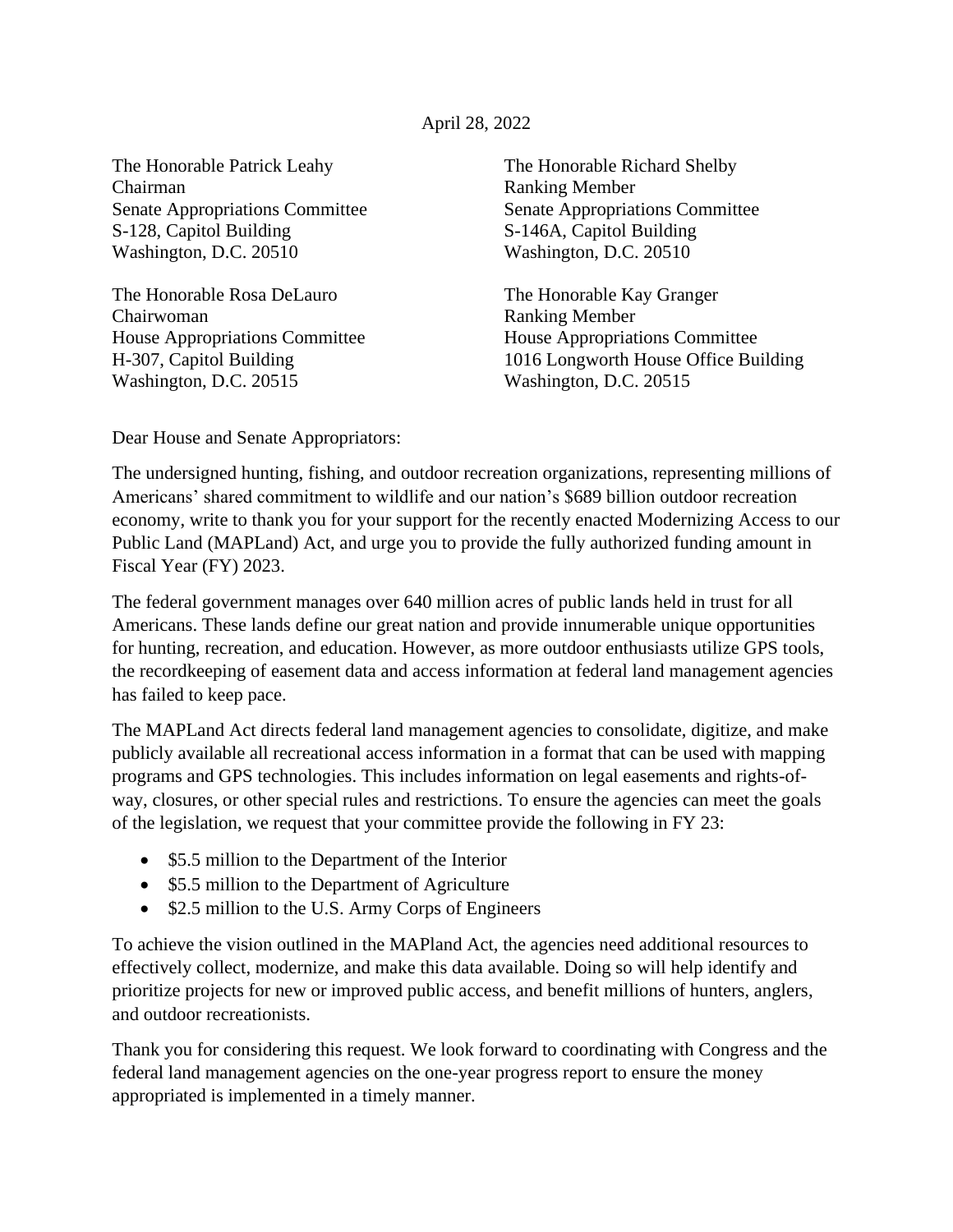Sincerely,

American Fly Fishing Trade Association American Sportfishing Association American Woodcock Society Angler Action Archery Trade Association Backcountry Hunters & Anglers Boone and Crockett Club Congressional Sportsmen's Foundation Council to Advance Hunting and the Shooting Sports Dallas Safari Club Delta Waterfowl Fly Fishers International Houston Safari Club Izaak Walton League of America Mule Deer Foundation National Bobwhite & Grasslands Initiative National Shooting Sports Foundation National Wild Turkey Federation National Wildlife Federation North American Falconers Association North American Grouse Partnership Orion: The Hunter's Institute Outdoor Industry Association Pheasants Forever Pope and Young Club Quail Forever Rocky Mountain Elk Foundation Ruffed Grouse Society Theodore Roosevelt Conservation Partnership Whitetails Unlimited Wildlife Forever Wildlife Management Institute Wildlife Mississippi Wild Sheep Foundation

CC:

Rep. Chellie Pingree, Chair, House Interior Subcommittee Rep. David Joyce, Ranking Member, House Interior Subcommittee Senator Jeff Merkley, Chair, Senate Interior Subcommittee Senator Lisa Murkowski, Ranking Member, Senate Interior Subcommittee